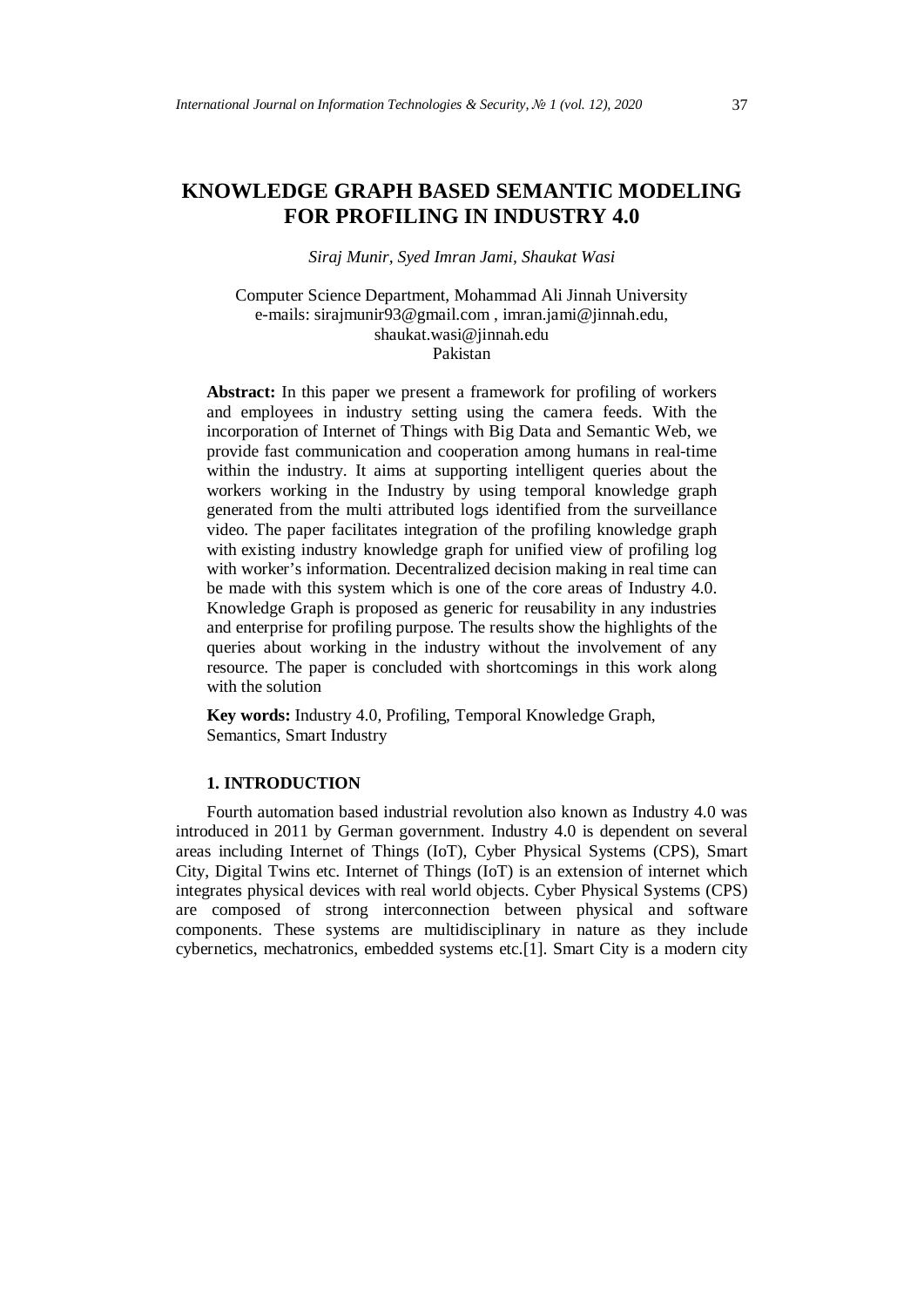concept that uses different IoT devices for data acquisition and then use this acquisitioned data for resource management. Digital Twin is a digital replica of living or non-living physical entity. By bridging the physical and virtual world, data is transferred seamlessly allowing the virtual entity to exist simultaneously with the physical entity. Semantic and profiling information is key to a successful implementation of Industry 4.0. Due to mass generation of data we need to tackle irrelevant information. To understand importance of data we need semantics. Till date semantic information for profiling data has been partially addressed by some researchers [2-6]. In this work we have proposed a semantic framework which integrates semantic information of Employee/worker through Knowledge Graph, temporal profiling information and facial recognition. Using the proposed framework user can answer semantic queries of workers, working in Smart Industry. For running semantic queries, we have designed a query engine. Some sample semantic queries are as follows:

- 1. How many workers were working on machine A?
- 2. At timestamp XX where was Manager A?
- 3. How can we introduce person A to person B?
- 4. How many people were present at Canopy location?
- 5. Which locations did worker A visited today?

This work is further detailed in three sections. The next section discusses the latest trend in Industry 4.0. Section 3 and 4 details proposed architecture and discussion on results. The paper is concluded with the benefits of this architecture with limitations.

# **2. RELATED WORK**

Industry 4.0 or Smart Industry is a growing area which integrates automation with manufacturing. In this section we will review literatures published in last three years. In a work proposing involvement of human in production loop for industry 4.0 [7], it is discussed that humans can help to mitigate issues like machine failure, decision failure and will enhance the performance of production lifecycle. Authors also proposed a novel approach through which they were capable to utilize human's cognitive capabilities along with contextual information management for Industry 4.0. In [8] authors discussed the personal data privacy and its challenges in the context of Industry 4.0. Industry 4.0 enabled system often involve device to device communication. During such communication devices preserve some information. Securing this preserved information is crucial as it can lead to data security attacks. Authors have investigated some possible privacy attacks in Industry 4.0 environment. Authors also highlighted the role of personally identifiable information and contextual privacy awareness in the context of Industry 4.0. Specialized use cases for Unmanned Vehicle in Industry 4.0 were discussed in [9]. Moreover, authors also studied the wireless technologies that can be used for deployment of Unmanned Vehicles for Industry 4.0 scenarios. Authors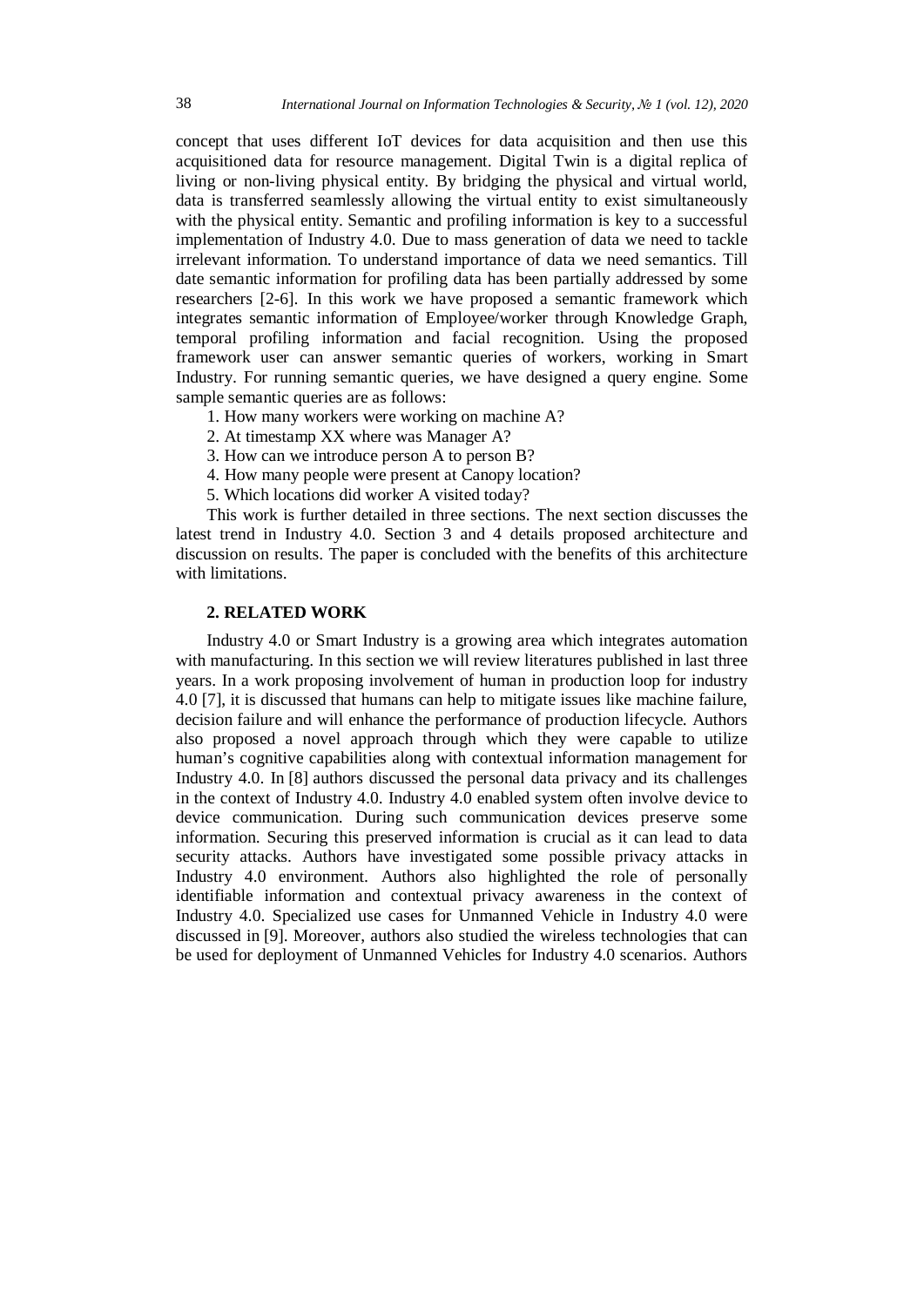of literature [10] discussed role of Supply Chain Management Marketing in Industry 4.0. Authors also identified the critical areas which can be used to aid Industry 4.0 oriented Supply Chain Management. The identified areas include Industrial IoT, Cloud Computing, Big Data analytics and customer profiling. Big Data analytics help users to reveal useful patterns from data through analysis. Work in [11] reviewed the Business Intelligence (BI) aspects for Industry 4.0 in which authors discussed the value of Business Intelligence and research trends and gaps. Authors also emphasized on the need of enhanced models for business research in Industry 4.0 environment. CyberFactory#1 model was proposed in [12]. Using the proposed model authors resolved the security concerns that arise in Industry 4.0 based system including avionics quality monitoring. Authors also tested the proposed model on real world operational environment including transportation, automotive, electronics and machine manufacturing. Unmanned Aerial Vehicle (UAV) based system was proposed in [13] which was designed to do autonomous inventory monitoring like item traceability. For tracing the industrial items authors used (Radio Frequency Identification) RFID tags. Moreover, for decentralization authors used Block chain mechanism to retrieve the inventory data collected from UAV. In a survey on business model for Industry 4.0 [11] authors reviewed last five year published articles. Authors reviewed several business models for Industry 4.0 that were mainly ubiquitous in nature. Here ubiquity expresses relationship between customer and supplier. Knowledge Graph based embedding approach was proposed in [14] in which authors model embedding to convert graph into vector space so that it can be trained using traditional machine learning approaches. Authors also discussed proposed model and its implication for Industry 4.0 scenarios. In [15] authors discussed latest techniques for modelling knowledge in Knowledge Graph. Proposed literature also shed lights on creation of Knowledge Graphs by using unstructured data sources. Further authors experimented proposed approach on cyber physical systems. Authors in [16] proposed a model which integrates the solution to workers in Industry 4.0. Proposed model only targeted three areas (i) Data Organization, (ii) Content extraction and filtering and (iii) Support to user/worker during use and maintenance of machine. Proposed model was designed to assist workers to resolve machine failures. In recent years several approaches have been proposed for data acquisition like in [17]. Image segmentation technique integrated with wearables devices were used for data acquisition. Authors validated the proposed approach with four data transformation approaches including (i) Raw plots, (ii) Multichannel plots, (iii) Spectrogram and (iv) Spectrogram and Shallow features. For validation authors trialed the proposed approaches with three public datasets. Big data processing framework for Industry 4.0 scenarios was proposed in [18]. Framework was also experimented with big data predictive maintenance task. For experiment authors used heterogeneous sources for data acquisition. Moreover, authors also piloted the proposed framework for analyzing multisource industrial data and predicted life expectancy of machine equipment. In literature [19] authors proposed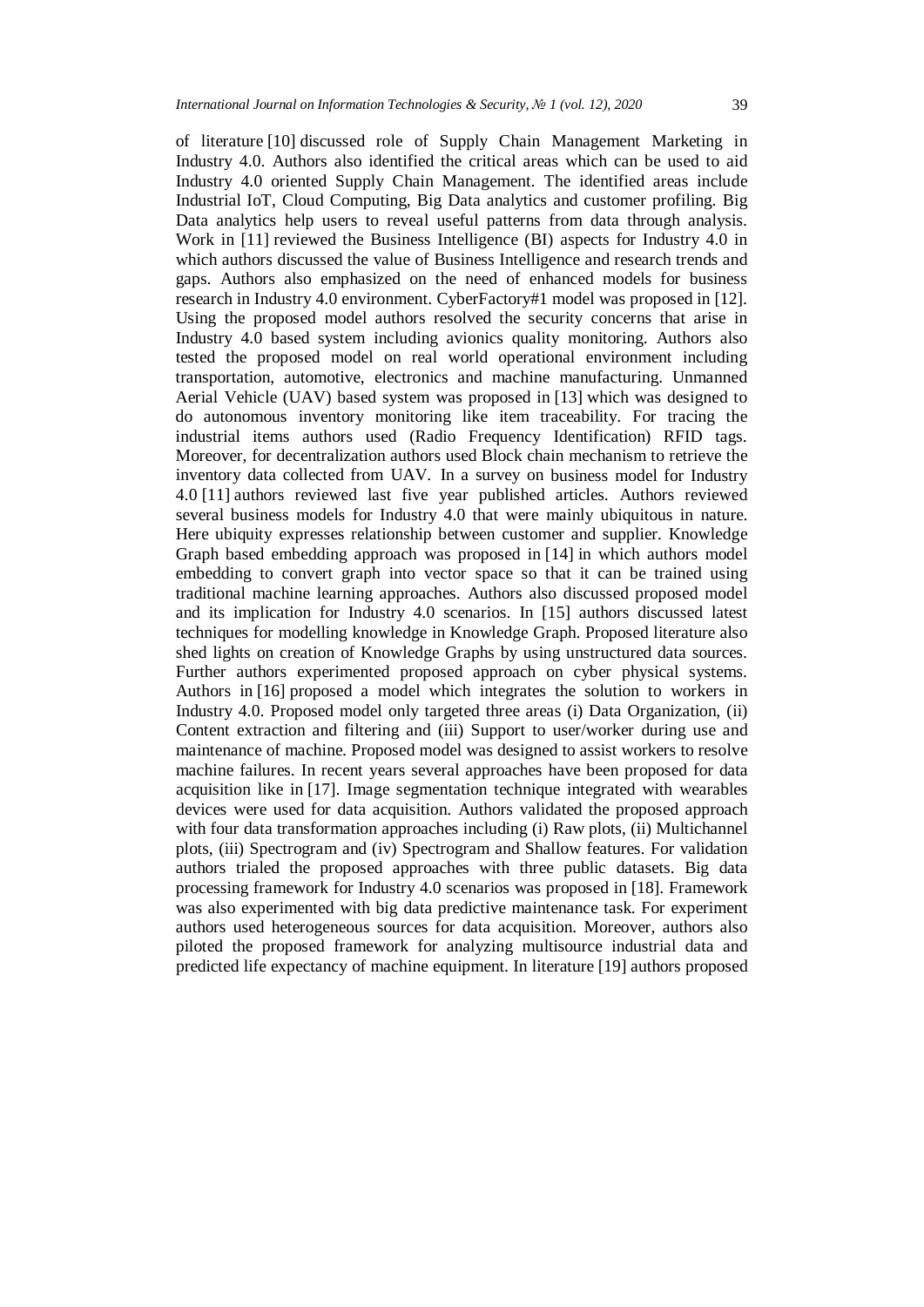big data driven predictive schemes for healthcare and Industry 4.0 scenarios. Authors proposed different models for resolving critical issues which may arise in Industry 4.0. These issues include preprocessing methods for industrial big data, associate analysis based feature processing, deep learning based prognostics model, spark platform based parallel computing etc.

In this work we attempted to integrate Big Data for profiling with Knowledge Graph to answer semantic queries in Industry 4.0 settings using IoT devices. We have modelled Workers and Managers to monitor the activities through a semantics enabled data centric approach. For data acquisition of profiling data, we have used facial recognition techniques and smart devices. By using our proposed framework administrator can run semantic queries over Knowledge Graph. In the next section we will detail system architecture with the discussion on data and semantics modeling.

# **3. SYSTEM ARCHITECTURE**

Layered architecture is proposed for gathering of relevant information as logs and extraction of semantic information from logs for answering semantic queries. With the ubiquitous penetration of electronic gadgets including cameras, GPS, E-Tags at intersections, automobiles and IOT based devices for smart homes, lot of data can be gathered and used from these devices after cleaning for the purpose of profiling. The gathered data will be helpful in detecting the activity at different places of industry in a seamless and autonomous way. In this work we used open source CNN architecture for facial recognition [20]. We trained our model on 100 images per person. Using aforementioned CNN setup, we got accuracy of 97%. The subsequent subsections will discuss different components of our profiling architecture.

#### **3.1. Data modelling**

Data modelling is a technical process through which we determine the requirements for particular system. Requirements can be conceptual, logical or physical. Figure 1 shows the proposed data model for maintaining Profiling data in the domain of smart industry. The data is extracted from curated data sources including Surveillance Camera and Surveillance devices as extension. Face recognition module is developed to detect the employee which will help in determining his three attributes: {ID, timestamp, location}. This module is developed using Python that detects and transfers the logs (instead of multimedia data) to centralized database thus reducing the network cost.

For data representation, we have used NoSQL due to its schema less architecture which makes it efficient and more effective. For storage purpose, it uses key, value paired data whose structure resembles with attributes of the entity. The data is dumped in centralized MongoDB. The attributes of profiling information are uniform and finite however they increase exponentially with the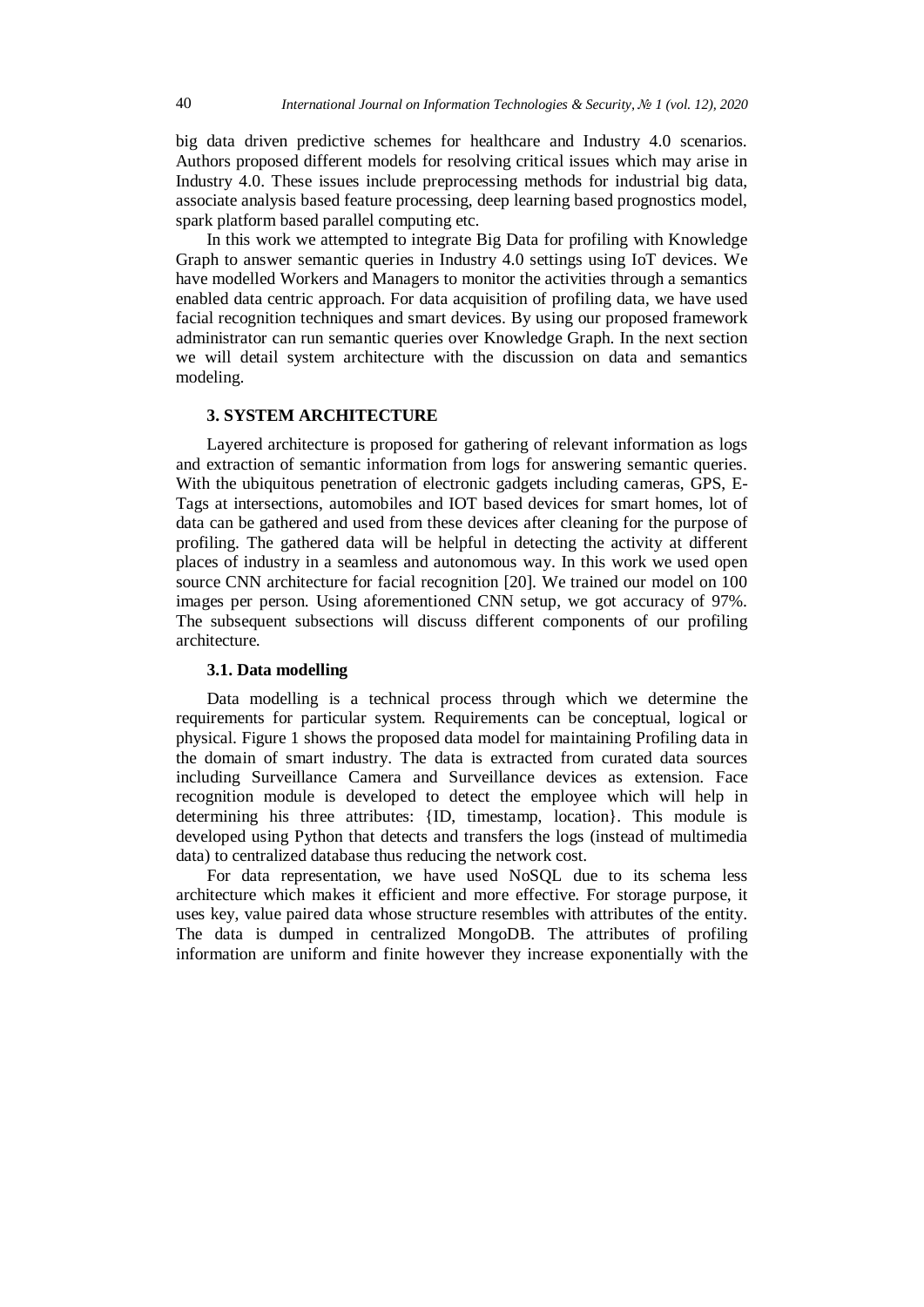passage of time due to the movement of workers in industry. Therefore, the logs are dumped in Big Data representation.



*Figure 1. Data model for Surveillance and Sousviellance based employee profiling*

The use of NoSQL for Big Data is its extensibility for profiling data that has the properties of 3V's including velocity, variety, and volume and is therefore be implemented in Big Data [21]. For storage we have used two centralized storage tools (i) MongoDB an open source document based NoSQL database and (ii) Neo4j an adjacency based NoSQL graph database. MongoDB is used for maintaining Employees' Profiling Big Data logs and Neo4j has been used for the implementation of Knowledge Graph. Finally, for querying and inferencing we have web portal through which the authorized users (HR, Managers, and Employers) of profiling framework can ask Semantic Questions by querying Knowledge Graph. The same module has the extension for vehicle profiling in industry 4.0 scenario to identify the movement of loading vehicles.



*Figure 2. Pipeline for Knowledge Graph management*

The pre-processing step in figure 2 requires data cleaning process before extraction of semantic information. This step resolves the redundancy and inconsistency of profiling logs from curated sources. The pre-processed data becomes an input for Semantic model which is represented as Knowledge Graph. The next sub section will discuss the representation of Semantic Information.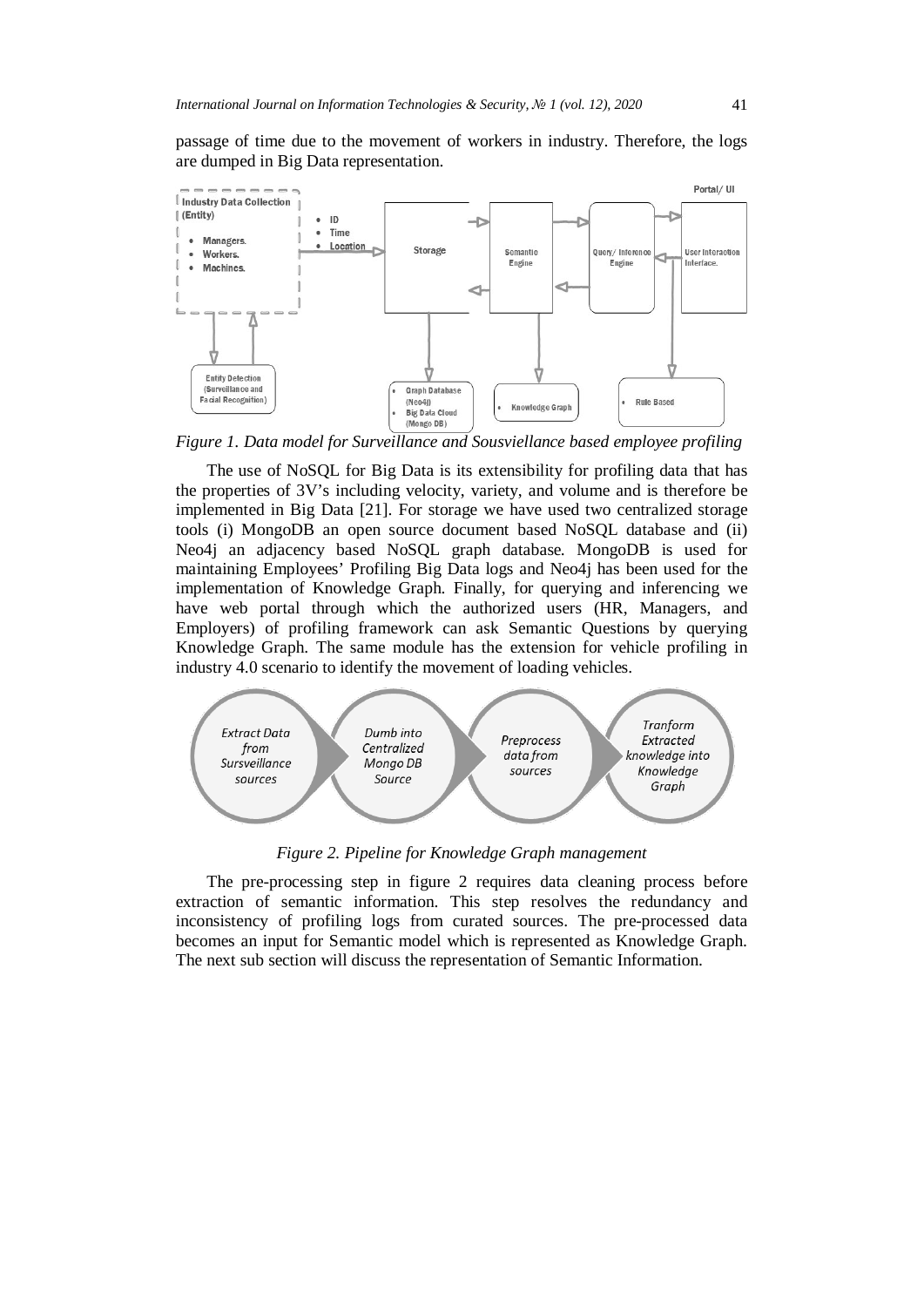#### **3.2. Semantic Modelling**

Knowledge Graph for Profiling data needs the integration of temporal information to represent real time information. Maintaining temporal information in graphs is a complex task. The movement of workers and employees is dynamic in nature. To keep the profiling log, we need to gather their data at every instance of time to answer intelligent and temporal queries. In the test case of Industry 4.0 scenario the information of person is updating after every instance periodically. The problem of maintaining temporal information in Knowledge graphs has also been addressed in [21, 22]. Semantic Information can be modelled either in the form of Knowledge Graph [23] or Ontology [24]. Both models follow the structure of triples: Subject, Predicate, Object as shown in Table 1. However, for temporal information we need to add the attribute of Timestamp in the extended triples: Subject, Predicate, Object, Timestamp. Table 1 shows an example of maintaining temporal information in Knowledge Graph which is also proposed by [22]. In this work we implemented this model as shown in Figure 1 for Industry 4.0 scenario.

*Table 1. Examples for maintaining Knowledge Graph*

| <b>Information</b>                                  | Relationship                    |
|-----------------------------------------------------|---------------------------------|
| (Siraj, Work_at, XYZ Textiles)                      | Work at                         |
| (Siraj, Located_at, XYZ Textiles, 2019-02-19 03:53) | $\vert$ (Located_at, Timestamp) |

In figure 3 the four tuple attributes are transformed into two integrated triples to represent temporal information. The Employee entity includes workers, operators, managers etc. while location represents the placement of surveillance camera.



*Figure 3. Graph model for maintaining Temporal profile*

Table 2 shows the snapshot of our Knowledge Graph for Profiling of Industry workers. Several interesting and intelligent queries have been answered in an autonomous way. The next section shows the Results and nature of answered queries.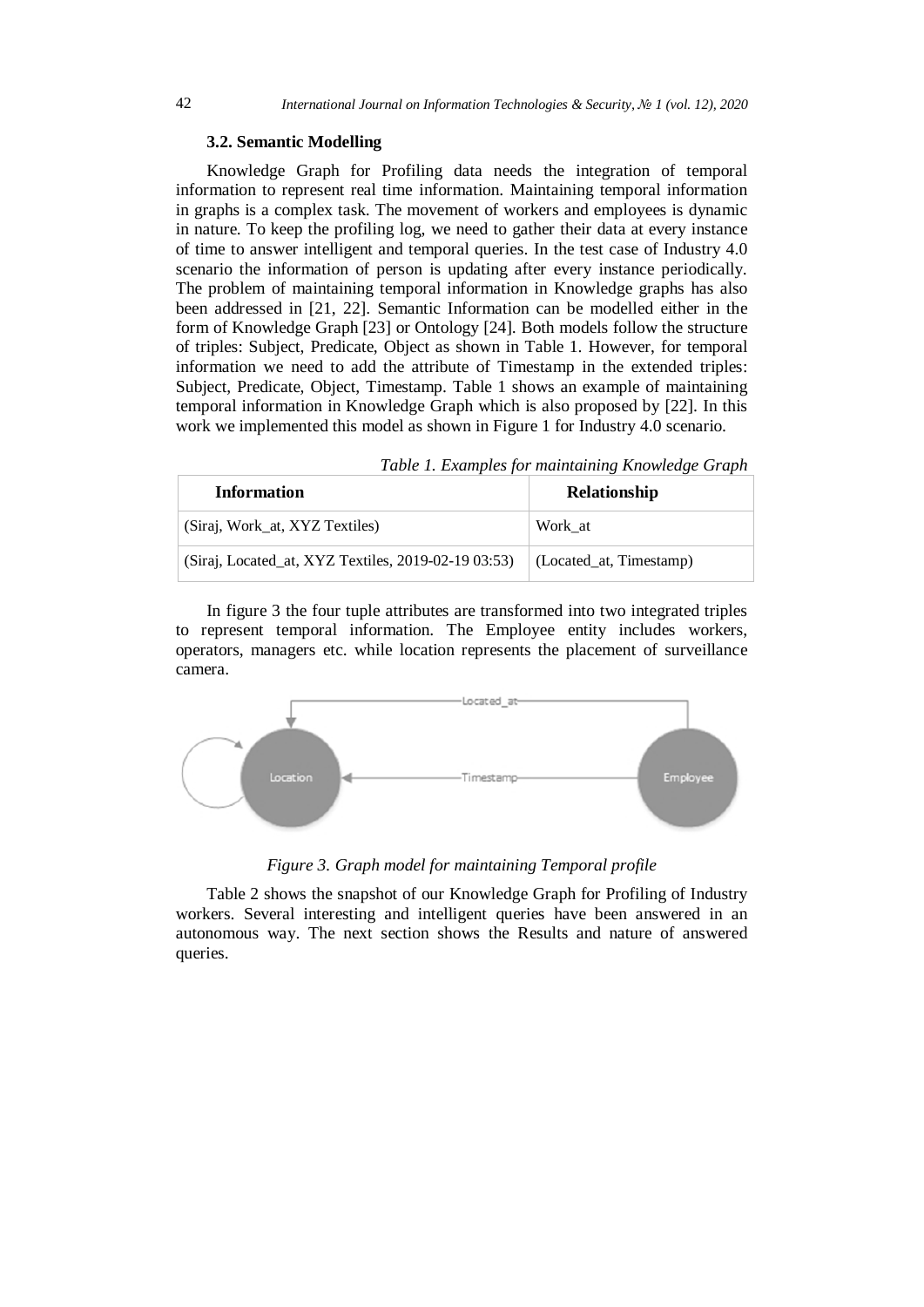| <b>Person</b>          | <b>Locations</b>     | <b>Relationships</b> | <b>Timestamp</b> |
|------------------------|----------------------|----------------------|------------------|
| Manager <sub>342</sub> | Manager Office       | Located at           | 2019-02-19 03:53 |
| Worker112              | Gate1                | Located at           | 2019-02-19 04:53 |
| Mechanic132            | <b>Weaving Hall</b>  | Located_at           | 2019-02-19 05:55 |
| Manager <sub>345</sub> | <b>HR</b> Department | Located_at           | 2019-02-19 10:53 |
| Worker112              | <b>Weaving Hall</b>  | Located at           | 2019-02-19 02:53 |
| Worker113              | Cafeteria            | Located at           | 2019-02-19 01:53 |
| Manager <sub>342</sub> | Canopy               | Located_at           | 2019-02-19 01:50 |
| Worker311              | Cafeteria            | Located at           | 2019-02-19 01:30 |
| Guard112               | Manager Office       | Located at           | 2019-02-19 04:53 |

*Table 2: Tabular snapshot of Knowledge Graph*

#### **4. RESULTS AND DISCUSSION**

# **4.1. Querying profiling data on Knowledge Graph**

Our key contribution in this work is the integration of semantic profiling information with Knowledge Graph of the person. The dataset was extracted from NoSQL database having key features (i) Employee ID, (ii) timestamp and (iii) Location. For data acquisition we have used IoT devices including RaspberryPi for processing of pictures and PiCamera for capturing of pictures. For the sake of clarity and easiness the prototype model we considered only three locations for data acquisition. In this section, we will discuss results that were achieved by implementing proposed model on large scale dataset. Figure 4 shows the information generated from an employee's Knowledge Graph generated from existing dataset.

This panel will be visible to Managers and CEO of the industry showing the general information about the worker. He can access his profiling information by clicking on the link. The next subsection details the intelligent queries to which one gets the answer.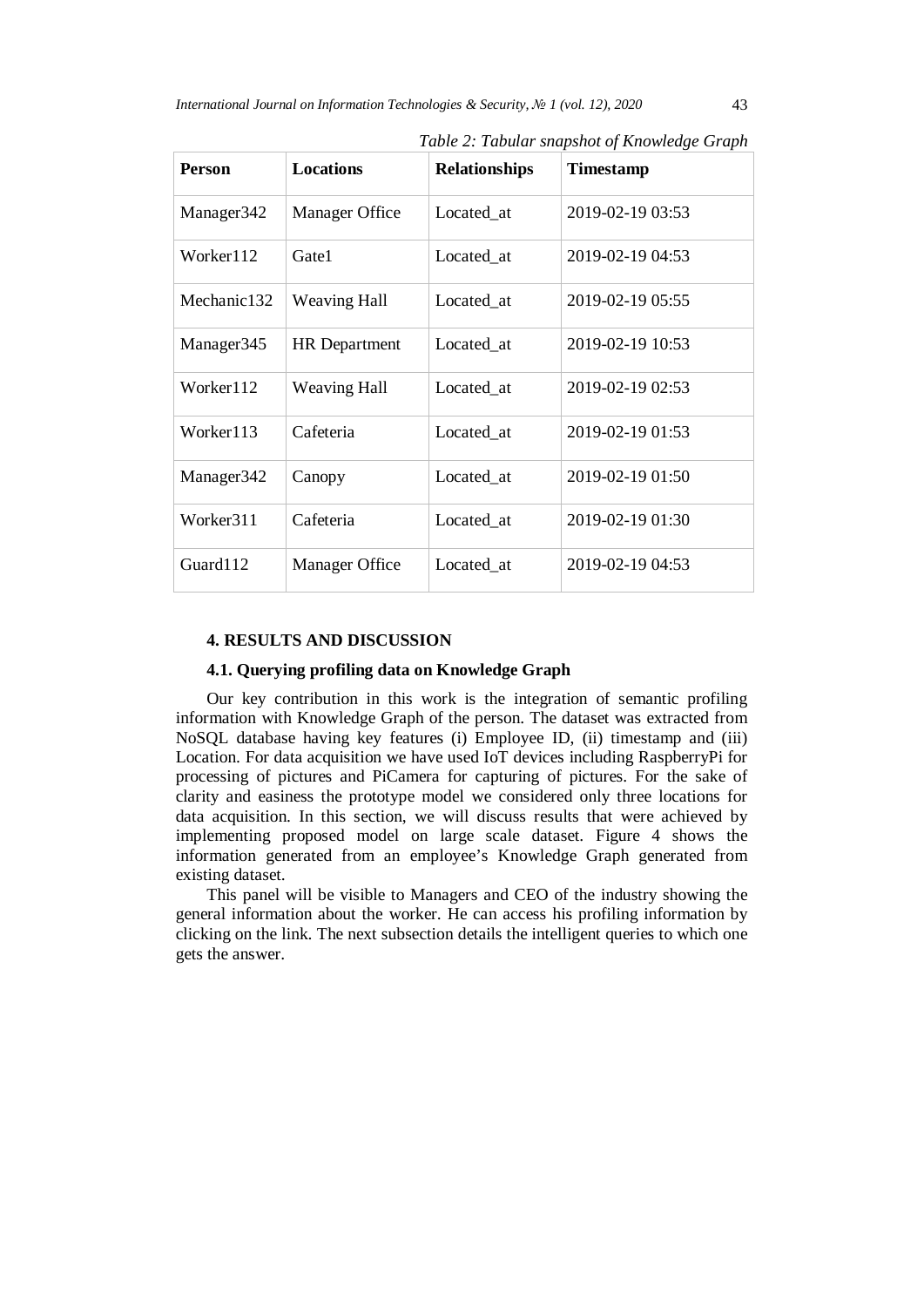

*Figure 4. Employee Knowledge Graph*

```
Q1: How many workers were present at Machine A Location today?
   This query is translated in Cypher as MATCH (E:Person) WHERE E.Location 
= "Machine A" RETURN E;
```
The answer to this query generates following result as figure 5:



*Figure 5. Employees present at Machine A location*

Using proposed knowledge graphs we can also visualize complete profiling and semantic information. The following screenshot in figure 6 is generated by Neo4J that shows the results of profiled entities at specific location over different timestamps. The further semantic information can be extracted by zooming the entity as mentioned above.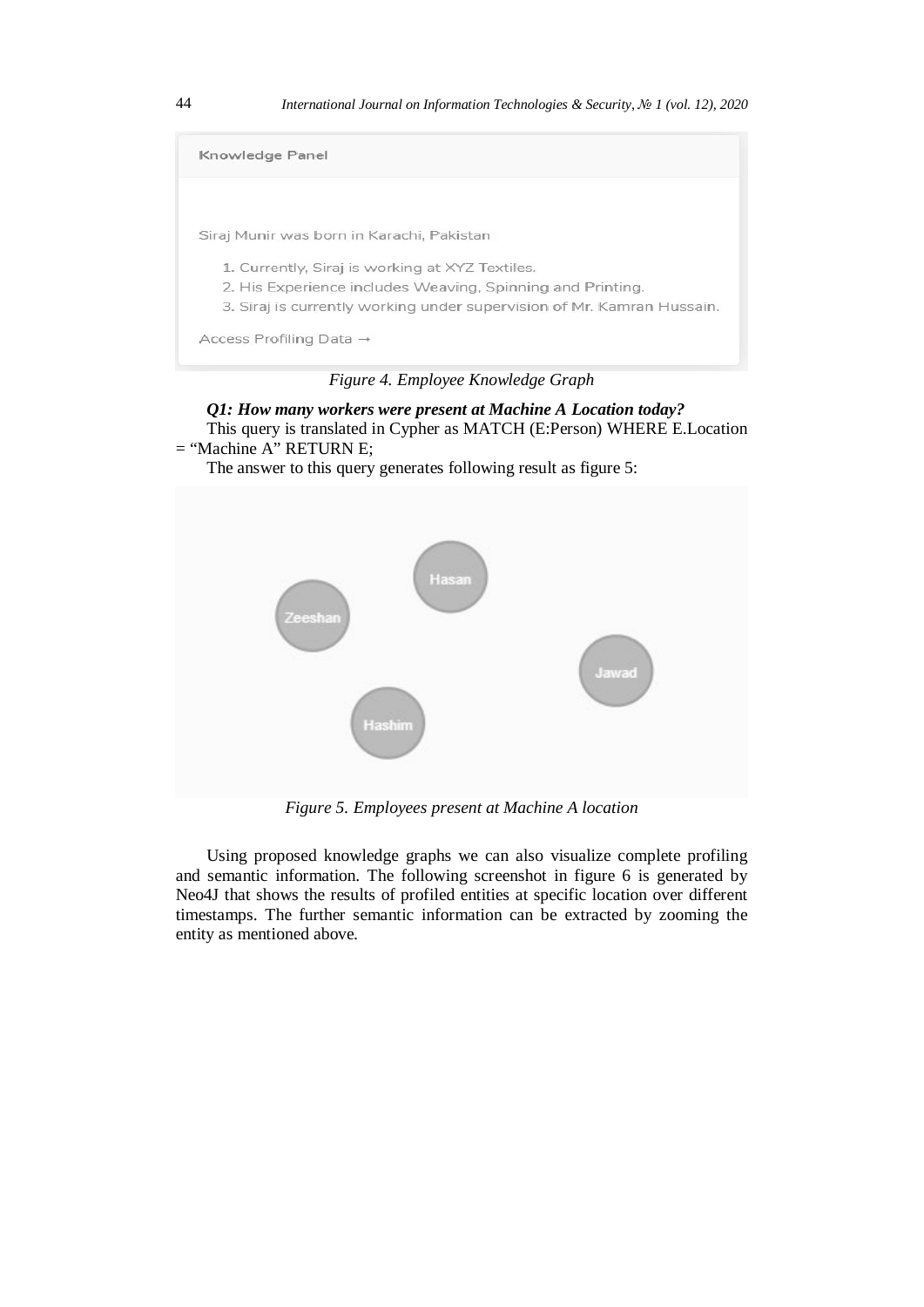

*Figure 6. Neo4j Profiling Knowledge Graph* 

As discussed in previous sub section for semantic querying we have developed a web interface. Using our web interface user can search and visualize the semantic query results. Following screen shot in figure 7 depicts our query engine interface.

Semantic Query Engine

| <b>Click for searching Profiling Questions</b> |
|------------------------------------------------|
| Search                                         |
| Where was Siraj Munir on Thursday<br>at $2:40$ |
| What places did Jahanzaib visited<br>today     |
| What places did Asad visited today             |
| What places did Mohib visited today            |
| What places did Reyan visited today            |
| Who was at Library today?                      |

*Figure 7. Semantic Query Engine*

*Q2. Who was the worker X at timestamp XX?*

This query is translated in Cypher as MATCH (E:Person) WHERE E.timstamp  $=$  "6/3/2019 1:00" AND E.id = "123" RETURN E;

The answer to this query generates following result as figure 8: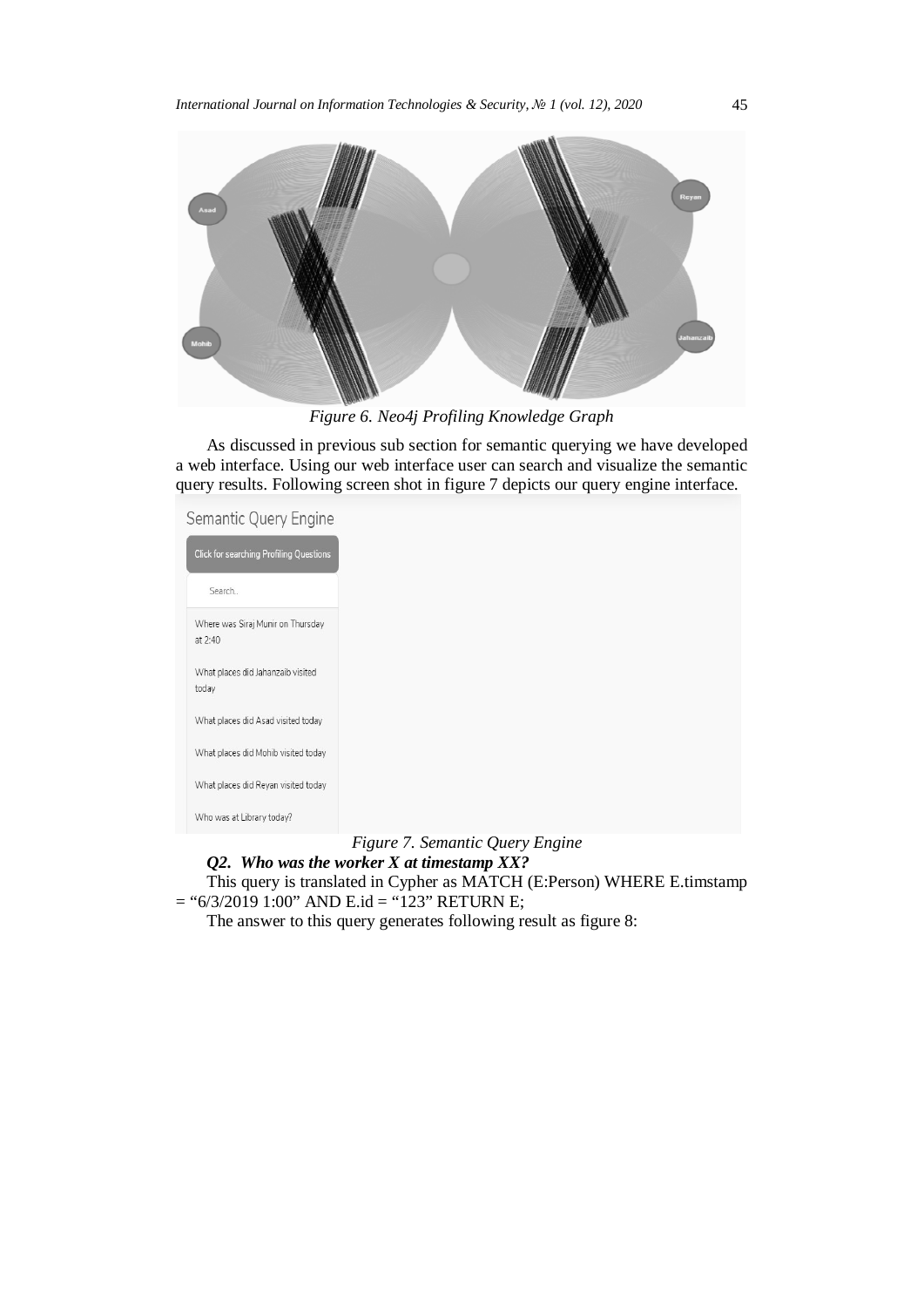| DataTable |                         |  |  |  |  |  |  |  |  |
|-----------|-------------------------|--|--|--|--|--|--|--|--|
|           | Location<br>1586 Canopy |  |  |  |  |  |  |  |  |

*Figure 8. Query result for finding employee at specific timestamp*

# *Q3. Who visited Canopy today?*

```
This query is translated in Cypher as MATCH (E:Person) WHERE E.Location 
= "Canopy" AND E.timestamp = "6/3/2019" RETURN E;
```
The answer to this query generates following result as figure 9:

DataTable

|   | Name                  |
|---|-----------------------|
| Ď | Jahanzaib             |
| 1 | Revan                 |
| 3 | Asad                  |
|   | 1586 Siraj Munir      |
|   | 1587 Imran Jami       |
|   | 1588 Shaukat Wasi     |
|   | 1597 Anus bin Murtaza |
|   | 1598 Abdullah Qamar   |

*Figure 9. Query result for location specific search*

*Q4: Which places did worker X visit today?* This query is translated in Cypher as MATCH p=(Person)-[r:LOCATED\_AT]-  $>$ () WHERE Person.Name = "Siraj Munir" RETURN p

The answer to this query generates following result as figure 10:

|     | DataTable |
|-----|-----------|
|     |           |
|     | Location  |
| IJ  | Canopy    |
| 306 | Cafe      |

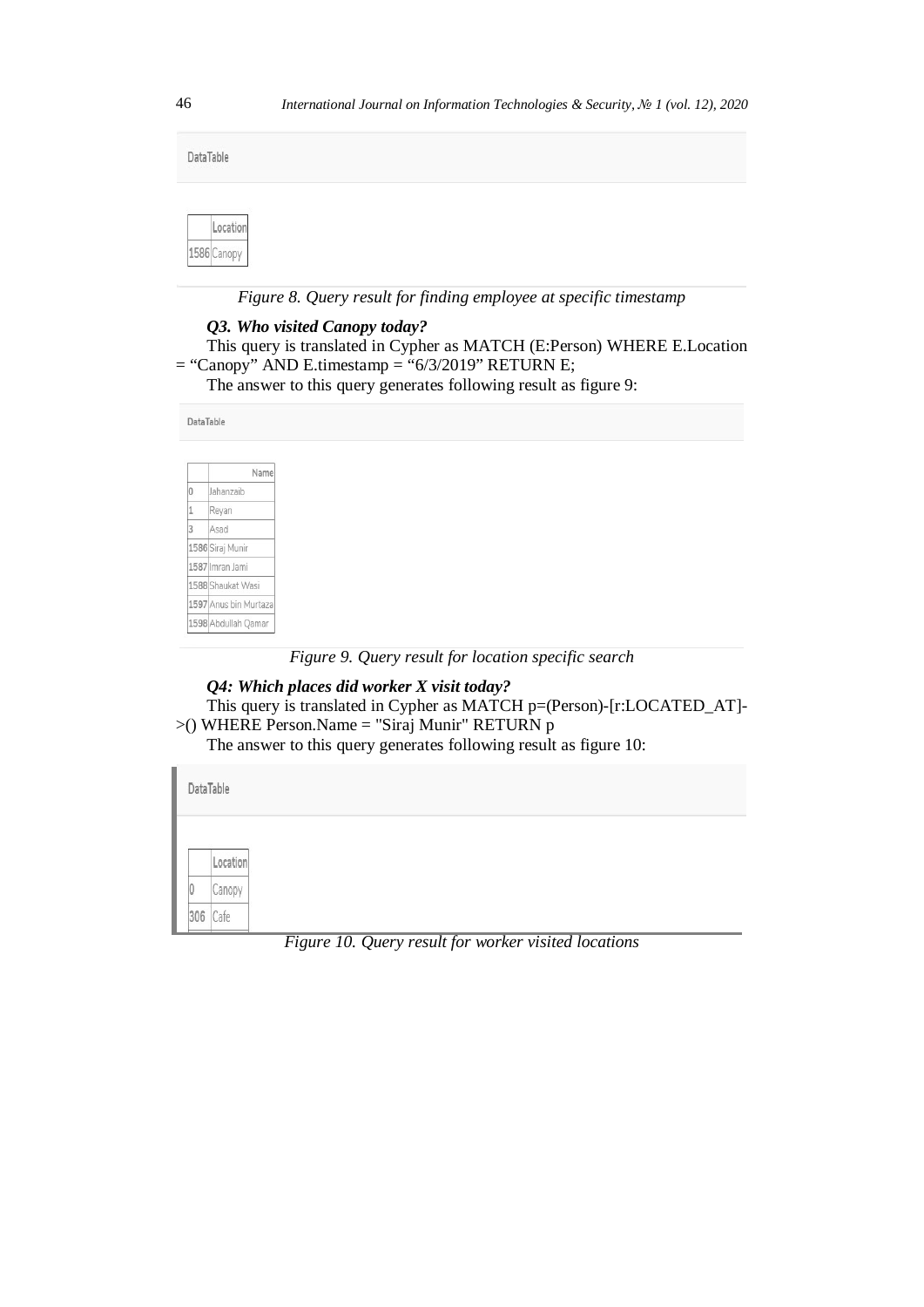The accuracy of answering to intelligent queries on Knowledge Graph is highly dependent on data gathering as discussed in previous section. The accuracy of capturing employee from captured photographs is highly dependent on camera resolution and image based dataset of workers. At least 100 images of each worker in different pose are needed for existing algorithms of image processing which can further be improved. However, it is considered as out of scope for this work. The image data is transformed into attributes as Big Data due to high velocity of data generation.

## **4. CONCLUSION**

Citizen Profiling is of the recent areas in computing. It requires input from multidisciplinary experts to resolve the issues of privacy, law, and computing. In this work we extended the idea to Industry 4.0 which is considered as the revolution in smart industry. It helps the industry controlling authorities to watch the activities of workers through the use of data and query without any need to physically watch the camera. A related approach is the profiling of social media however research shows that the available information is extremely limited with respect to movement of workers. In this work we proposed a semantic framework which enables to integrate Temporal Knowledge Graph with the profiling data. By employing Web Interface based on HCI, this system will be transformed into the search engine of the workers.

This area leads to several exciting areas in Intelligent Information Systems. Inferencing is an intuitive way to devise the connecting blocks from data that will lead to the extraction of knowledge. This knowledge may result into false facts due to the presence of incomplete (or garbage) information due to the generation of curated data. The inference engine over the knowledge graph will provide the solution for misleading conclusion through wrong interpretations. Therefore integration of inferencing with knowledge graph will solve the problem of semantic failure. Another domain is privacy. This system is currently vulnerable against it due to open access of profiling data. An adaptive system over the inference engine can be incorporated for selective access on the basis of user role to develop context aware interfaces. For efficient data management, a decentralized system for storage can easily be incorporated where storage can be distributed as zones in the industry. This will also partially solve the issue of security. For better domain modeling towards universal adaptability specialized ontology for Industry 4.0 domain integrated with profiling information will help our system to further refine our Knowledge Graph.

## **REFERENCES**

[1] E. A. Lee, "Cyber Physical Systems: Design [Challenges,"](http://www.pyimagesearch.com/2018/06/18/face-recognition-with-opencv-python-and-deep-learning/) in *2008 11th IEEE International Symposium on Object and [Component-Oriented](http://www.pyimagesearch.com/2018/06/18/face-recognition-with-opencv-python-and-deep-learning/) Real-Time [Distributed](http://www.pyimagesearch.com/2018/06/18/face-recognition-with-opencv-python-and-deep-learning/) Computing (ISORC)*, 2008, pp. 363-369.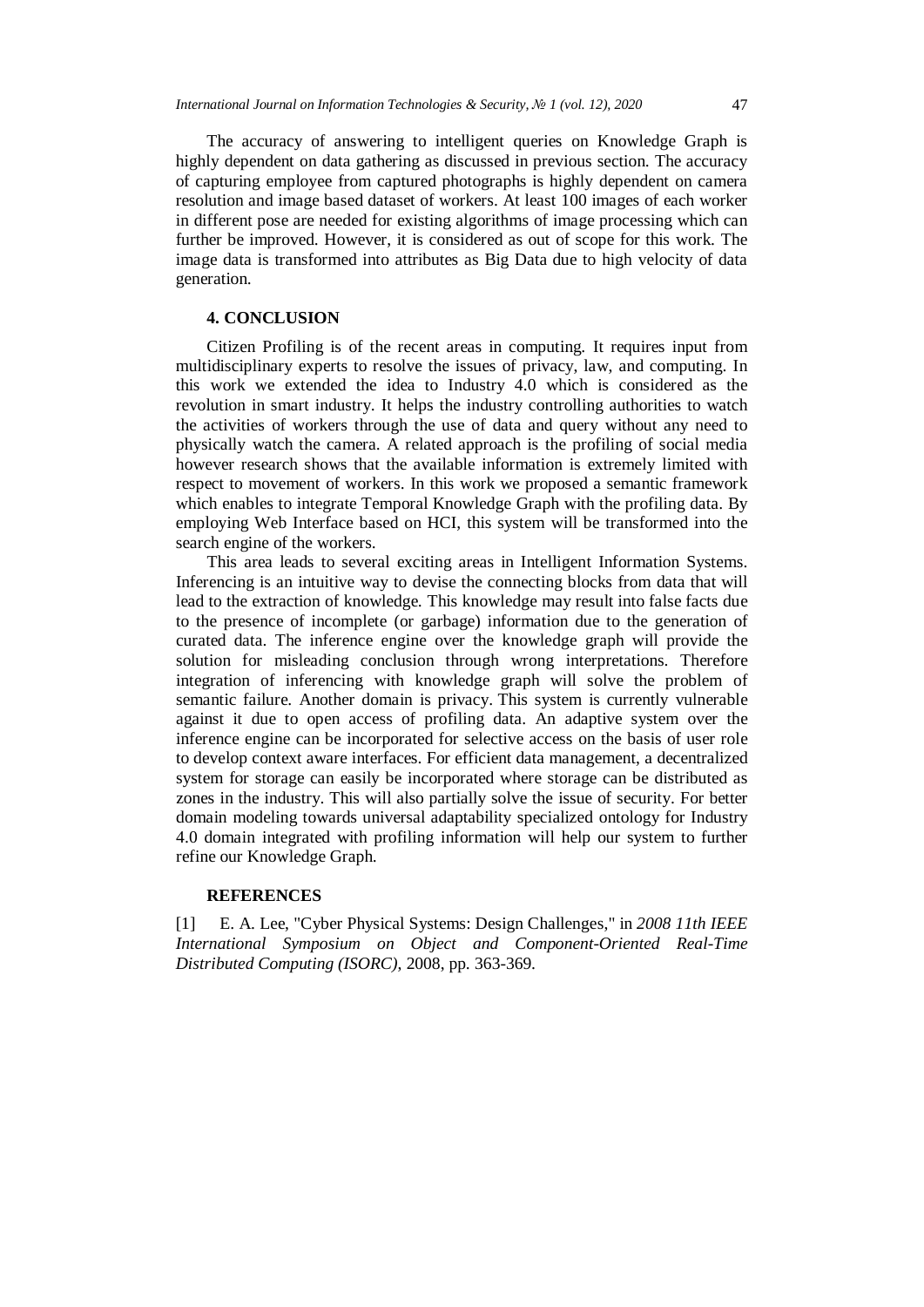[2] J. W. Ansari, "Semantic Profiling in Data Lake," RWTH Aachen [University,](http://www.pyimagesearch.com/2018/06/18/face-recognition-with-opencv-python-and-deep-learning/) [Germany,](http://www.pyimagesearch.com/2018/06/18/face-recognition-with-opencv-python-and-deep-learning/) 2018.

[3] C. Segalin, D. S. Cheng, and M. Cristani, "Social [profiling](http://www.pyimagesearch.com/2018/06/18/face-recognition-with-opencv-python-and-deep-learning/) through image [understanding:](http://www.pyimagesearch.com/2018/06/18/face-recognition-with-opencv-python-and-deep-learning/) Personality inference using convolutional neural networks," *Computer Vision and Image [Understanding,](http://www.pyimagesearch.com/2018/06/18/face-recognition-with-opencv-python-and-deep-learning/)* vol. 156, pp. 34-50, 2017/03/01/ 2017.

[4] F. Leal, H. [González–Vélez,](http://www.pyimagesearch.com/2018/06/18/face-recognition-with-opencv-python-and-deep-learning/) B. Malheiro, and J. C. Burguillo, "Semantic Profiling and Destination [Recommendation](http://www.pyimagesearch.com/2018/06/18/face-recognition-with-opencv-python-and-deep-learning/) based on Crowd-sourced Tourist [Reviews,"](http://www.pyimagesearch.com/2018/06/18/face-recognition-with-opencv-python-and-deep-learning/) Cham, 2018, pp. 140-147.

[5] A. Mazayev, J. A. Martins, and N. Correia, ["Interoperability](http://www.pyimagesearch.com/2018/06/18/face-recognition-with-opencv-python-and-deep-learning/) in IoT Through the Semantic Profiling of Objects," *IEEE Access,* vol. 6, pp. [19379-19385,](http://www.pyimagesearch.com/2018/06/18/face-recognition-with-opencv-python-and-deep-learning/) 2018.

[6] S. Park, A. Matic, K. Garg, and N. Oliver, "When [Simpler](http://www.pyimagesearch.com/2018/06/18/face-recognition-with-opencv-python-and-deep-learning/) Data Does Not Imply Less [Information:](http://www.pyimagesearch.com/2018/06/18/face-recognition-with-opencv-python-and-deep-learning/) A Study of User Profiling Scenarios With Constrained View of Mobile [HTTP\(S\)](http://www.pyimagesearch.com/2018/06/18/face-recognition-with-opencv-python-and-deep-learning/) Traffic," *ACM Trans. Web,* vol. 12, pp. 1-23, 2018.

[7] C. [Emmanouilidis,](http://www.pyimagesearch.com/2018/06/18/face-recognition-with-opencv-python-and-deep-learning/) P. Pistofidis, L. Bertoncelj, V. Katsouros, A. Fournaris, C. Koulamas*, et al.*, "Enabling the human in the loop: Linked data and [knowledge](http://www.pyimagesearch.com/2018/06/18/face-recognition-with-opencv-python-and-deep-learning/) in industrial [cyber-physical](http://www.pyimagesearch.com/2018/06/18/face-recognition-with-opencv-python-and-deep-learning/) systems," *Annual Reviews in Control,* 2019/03/19/ [2019.](http://www.pyimagesearch.com/2018/06/18/face-recognition-with-opencv-python-and-deep-learning/)

[8] O. Hassan, K. Chul-Soo, and Y. Jinhong, "Personal Data Privacy [Challenges](http://www.pyimagesearch.com/2018/06/18/face-recognition-with-opencv-python-and-deep-learning/) of the Fourth Industrial Revolution," in *2019 21st [International](http://www.pyimagesearch.com/2018/06/18/face-recognition-with-opencv-python-and-deep-learning/) Conference on Advanced [Communication](http://www.pyimagesearch.com/2018/06/18/face-recognition-with-opencv-python-and-deep-learning/) Technology (ICACT)*, 2019, pp. 635-638.

[9] F. Foresti and G. Varvakis, "Ubiquity and Industry 4.0," in *[Knowledge](http://www.pyimagesearch.com/2018/06/18/face-recognition-with-opencv-python-and-deep-learning/) [Management](http://www.pyimagesearch.com/2018/06/18/face-recognition-with-opencv-python-and-deep-learning/) in Digital Change: New Findings and Practical Cases*, K. North, R. Maier, and O. Haas, Eds., ed Cham: Springer [International](http://www.pyimagesearch.com/2018/06/18/face-recognition-with-opencv-python-and-deep-learning/) Publishing, 2018, pp. [343-358.](http://www.pyimagesearch.com/2018/06/18/face-recognition-with-opencv-python-and-deep-learning/)

[10] T. M. [Fernández-Caramés,](http://www.pyimagesearch.com/2018/06/18/face-recognition-with-opencv-python-and-deep-learning/) O. Blanco-Novoa, M. Suárez-Albela, and P. Fraga-Lamas, "A UAV and [Blockchain-Based](http://www.pyimagesearch.com/2018/06/18/face-recognition-with-opencv-python-and-deep-learning/) System for Industry 4.0 Inventory and Traceability Applications," in *[Multidisciplinary](http://www.pyimagesearch.com/2018/06/18/face-recognition-with-opencv-python-and-deep-learning/) Digital Publishing Institute [Proceedings](http://www.pyimagesearch.com/2018/06/18/face-recognition-with-opencv-python-and-deep-learning/)*, 2018, p. 26.

[11] F.-È. Bordeleau, E. Mosconi, and L. A. [Santa-Eulalia,](http://www.pyimagesearch.com/2018/06/18/face-recognition-with-opencv-python-and-deep-learning/) "Business Intelligence in Industry 4.0: State of the art and research [opportunities,"](http://www.pyimagesearch.com/2018/06/18/face-recognition-with-opencv-python-and-deep-learning/) 2018.

[12] A. Bécue, Y. Fourastier, I. Praça, A. Savarit, C. Baron, B. [Gradussofs](http://www.pyimagesearch.com/2018/06/18/face-recognition-with-opencv-python-and-deep-learning/)*, et al.*, ["CyberFactory#1](http://www.pyimagesearch.com/2018/06/18/face-recognition-with-opencv-python-and-deep-learning/) — Securing the industry 4.0 with cyber-ranges and digital twins," in *2018 14th IEEE International Workshop on Factory [Communication](http://www.pyimagesearch.com/2018/06/18/face-recognition-with-opencv-python-and-deep-learning/) Systems [\(WFCS\)](http://www.pyimagesearch.com/2018/06/18/face-recognition-with-opencv-python-and-deep-learning/)*, 2018, pp. 1-4.

[13] A. Fellan, C. [Schellenberger,](http://www.pyimagesearch.com/2018/06/18/face-recognition-with-opencv-python-and-deep-learning/) M. Zimmermann, and H. D. Schotten, "Enabling [Communication](http://www.pyimagesearch.com/2018/06/18/face-recognition-with-opencv-python-and-deep-learning/) Technologies for Automated Unmanned Vehicles in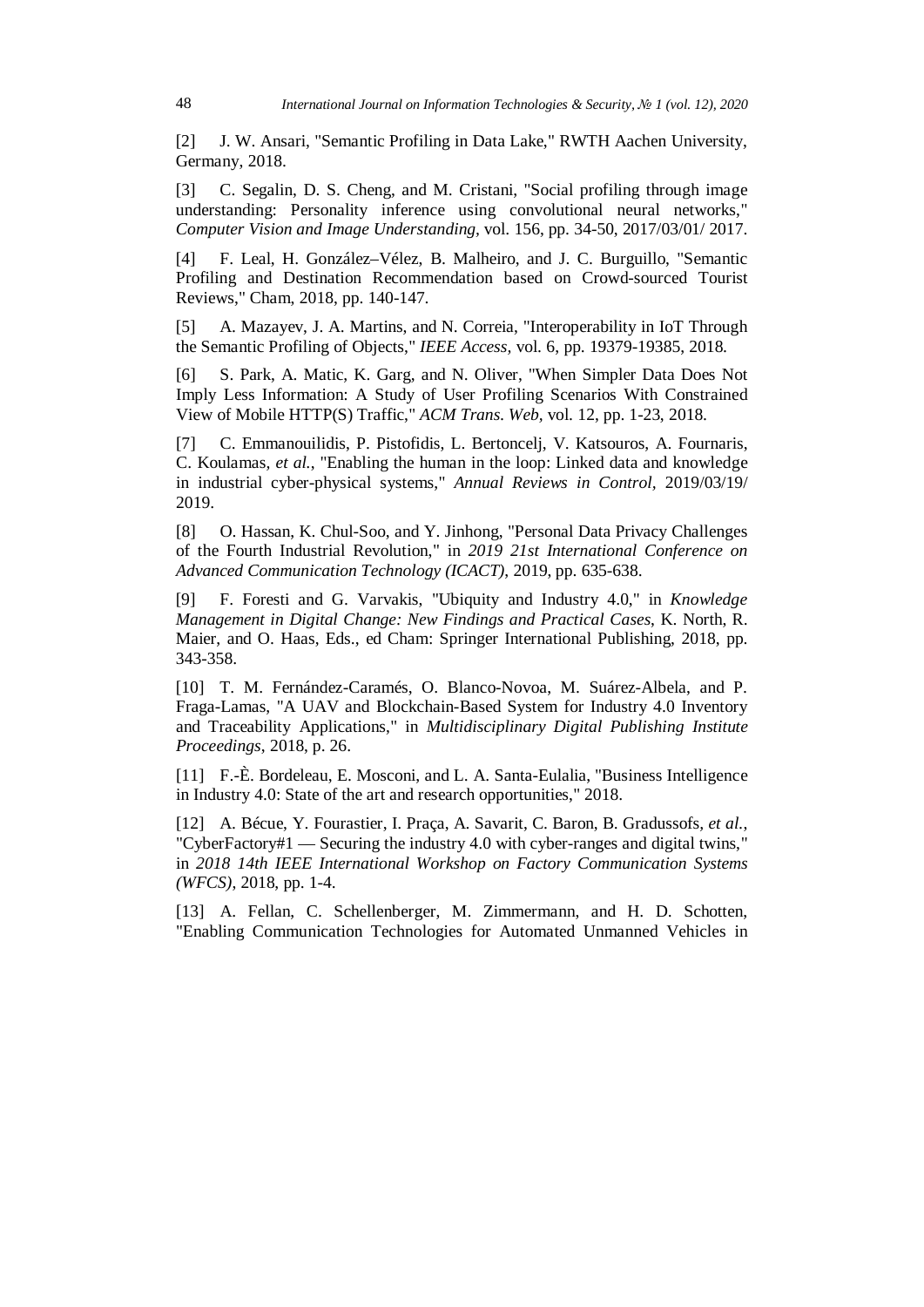Industry 4.0," in *2018 [International](http://www.pyimagesearch.com/2018/06/18/face-recognition-with-opencv-python-and-deep-learning/) Conference on Information and [Communication](http://www.pyimagesearch.com/2018/06/18/face-recognition-with-opencv-python-and-deep-learning/) Technology Convergence (ICTC)*, 2018, pp. 171-176.

[14] M. Garofalo, M. A. Pellegrino, A. Altabba, and M. Cochez, ["Leveraging](http://www.pyimagesearch.com/2018/06/18/face-recognition-with-opencv-python-and-deep-learning/) Knowledge Graph [Embedding](http://www.pyimagesearch.com/2018/06/18/face-recognition-with-opencv-python-and-deep-learning/) Techniques for Industry 4.0 Use Cases," *CoRR,* vol. [abs/1808.00434,](http://www.pyimagesearch.com/2018/06/18/face-recognition-with-opencv-python-and-deep-learning/) 2018.

[15] A. Rettinger, S. Zander, M. Acosta, and Y. [Sure-Vetter,](http://www.pyimagesearch.com/2018/06/18/face-recognition-with-opencv-python-and-deep-learning/) "Semantic [Technologies:](http://www.pyimagesearch.com/2018/06/18/face-recognition-with-opencv-python-and-deep-learning/) Enabler for Knowledge 4.0," in *Knowledge Management in Digital Change: New Findings and [Practical](http://www.pyimagesearch.com/2018/06/18/face-recognition-with-opencv-python-and-deep-learning/) Cases*, K. North, R. Maier, and O. Haas, Eds., ed Cham: Springer [International](http://www.pyimagesearch.com/2018/06/18/face-recognition-with-opencv-python-and-deep-learning/) Publishing, 2018, pp. 33-49.

[16] G. Lotti, V. Villani, N. Battilani, and C. Fantuzzi, "Towards an [integrated](http://www.pyimagesearch.com/2018/06/18/face-recognition-with-opencv-python-and-deep-learning/) approach for [supporting](http://www.pyimagesearch.com/2018/06/18/face-recognition-with-opencv-python-and-deep-learning/) the workers in Industry 4.0," in *2018 IEEE Industrial [Cyber-Physical](http://www.pyimagesearch.com/2018/06/18/face-recognition-with-opencv-python-and-deep-learning/) Systems (ICPS)*, 2018, pp. 609-614.

[17] X. Zheng, M. Wang, and J. [Ordieres-Meré,](http://www.pyimagesearch.com/2018/06/18/face-recognition-with-opencv-python-and-deep-learning/) "Comparison of Data [Preprocessing](http://www.pyimagesearch.com/2018/06/18/face-recognition-with-opencv-python-and-deep-learning/) Approaches for Applying Deep Learning to Human Activity [Recognition](http://www.pyimagesearch.com/2018/06/18/face-recognition-with-opencv-python-and-deep-learning/) in the Context of Industry 4.0," *Sensors,* vol. 18, p. 2146, 2018.

[18] J. Yan, Y. Meng, L. Lu, and L. Li, ["Industrial](http://www.pyimagesearch.com/2018/06/18/face-recognition-with-opencv-python-and-deep-learning/) Big Data in an Industry 4.0 Environment: Challenges, Schemes, and Applications for Predictive [Maintenance,"](http://www.pyimagesearch.com/2018/06/18/face-recognition-with-opencv-python-and-deep-learning/) *IEEE Access,* vol. 5, pp. [23484-23491,](http://www.pyimagesearch.com/2018/06/18/face-recognition-with-opencv-python-and-deep-learning/) 2017.

[19] J. Yan, Y. Meng, L. Lu, and C. Guo, ["Big-data-driven](http://www.pyimagesearch.com/2018/06/18/face-recognition-with-opencv-python-and-deep-learning/) based intelligent prognostics scheme in industry 4.0 [environment,"](http://www.pyimagesearch.com/2018/06/18/face-recognition-with-opencv-python-and-deep-learning/) in *2017 Prognostics and System Health Management Conference [\(PHM-Harbin\)](http://www.pyimagesearch.com/2018/06/18/face-recognition-with-opencv-python-and-deep-learning/)*, 2017, pp. 1-5.

[20] [PyImageSearch.](http://www.pyimagesearch.com/2018/06/18/face-recognition-with-opencv-python-and-deep-learning/) (18-11). *[Web Post (Tutorial)]*. Available: [https://www.pyimagesearch.com/2018/06/18/face-recognition-with-opencv](http://www.pyimagesearch.com/2018/06/18/face-recognition-with-opencv-python-and-deep-learning/)[python-and-deep-learning/](http://www.pyimagesearch.com/2018/06/18/face-recognition-with-opencv-python-and-deep-learning/)

[21] S. Gottschalk and E. Demidova, "EventKG: A Multilingual Event-Centric Temporal Knowledge Graph," presented at the In Proceedings of the 15th Extended Semantic Web Conference (ESWC 2018), 2018.

[22] A. Garcia-Duran, S. Dumancic, and M. Niepert, "Learning Sequence Encoders for Temporal Knowledge Graph Completion," 2018, pp. 4816-4821.

[23] J. o. S. Web. (2015). *JWS Special Issue on Knowledge Graph*. Available: <http://www.websemanticsjournal.org/index.php/ps/announcement/view/19>

[24] N. F. Noy and D. McGuinness, *Ontology Development 101: A Guide to Creating Your First Ontology* vol. 32, 2001.